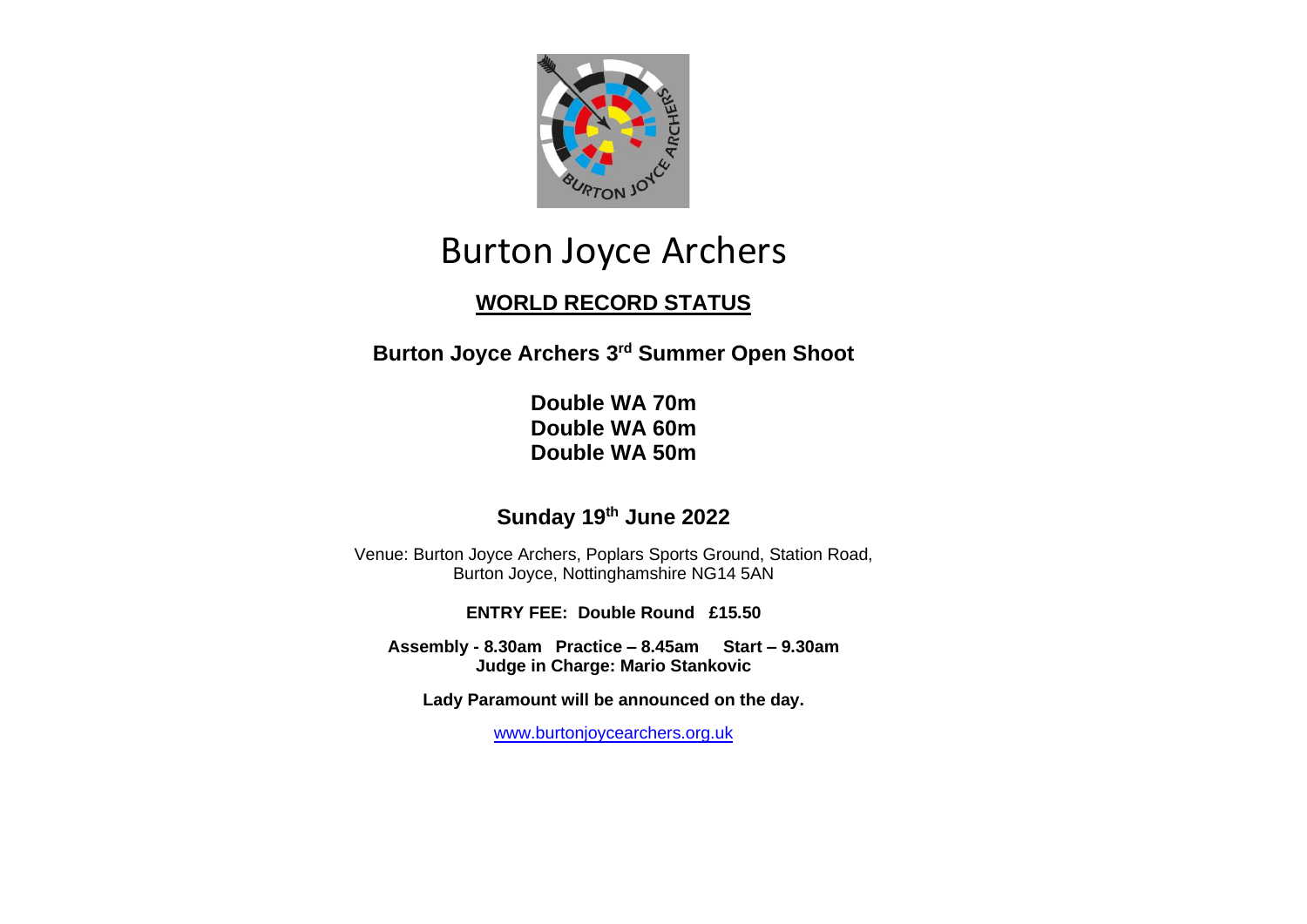**Record Status** Shoots are liable for drug testing and competitors approached to give samples **must** comply: Refusal will be treated as a positive result. The entry form for Juniors **MUST** be signed by a **Parent or Guardian** to signify their consent to their child being tested if approached.

**Data Protection** – When you enter competitions the following information may be collected and shared with tournament organisers, scoring systems and other competitors for example target lists and results may be published: First Name, Surname, Gender, Bow Style, Date of Birth/Age category, Email, Address, Phone Number, Club (and ID), County (and ID), Region (and ID), Round (unless defined by age), Disabled (Y/N), Disability info.

#### **Anyone wishing to take photographs must register with the organizer on the day.**

Burton Joyce Archers cannot accept responsibility for loss or damage to equipment or personal possessions.

#### **Rounds:**

**WA 70 metres** - (Recurve, Longbow) Seniors & Juniors **WA 60 metres** - (Recurve, Longbow, Barebow) Cadets & Masters **WA 50 metres** - All Compound Bows (80cm face) **WA 50 metres** - Barebows (122cm Face) Classifications as per WA Rules – Book 2, Chapter 4

All archers of all categories must shoot the full distance for their bow discipline, no shorter rounds will be put on.

Car Parking available in the Sports Pavilion Car Park.

Dogs must be on a lead, No Dogs allowed on the range

Bacon & Sausage Cobs will be on sale in the morning. Refreshments will be on sale throughout the day.

#### **AGB cards must be shown on the day.**

Directions may be found on our website. [www.burtonjoycearchers.org.uk](http://www.burtonjoycearchers.org.uk/)

**PLEASE NOTE: Anyone wishing to shoot Pure Carbon arrow shafts must notify the Judge in Charge and the Tournament Organizer before Practice on the day of the shoot. All arrows must be counted in and counted out. It is the Archers responsibility to ensure that all lost arrows are found before you leave the shooting ground.**

#### **An equipment check will take place for the archers prior to the commencement of shooting**

Open to Recurve, Compound, Longbow and Barebows

Medals will be awarded for all Rounds according to entries.

#### **AGB Dress will apply all day. Rule 307**

Closing date for entries is  $5<sup>th</sup>$  June 2022 or when full. No refunds for cancellation will be given after the closing date

#### **The results will be posted for 5 minutes before the presentation, after which no alterations will be made.**

Entries can only be made by filling in the entry form below and emailing either the form or a picture of the completed form to:

#### [entries@burtonjoycearchers.org.uk](mailto:entries@burtonjoycearchers.org.uk)

Payment can only be made using PayPal**.** Please send payment to [entries@burtonjoycearchers.org.uk](mailto:entries@burtonjoycearchers.org.uk)

If you have any problems please contact Mike Ramsden (Tournament Organiser on 07564082712)

Entries will be processed in the order they are received and a target list will be posted as soon as possible after the closing date and at least 3 days before the event via email and on the Burton Joyce Archers Website

#### **Entries will only be accepted from AGB and World Archery members.**